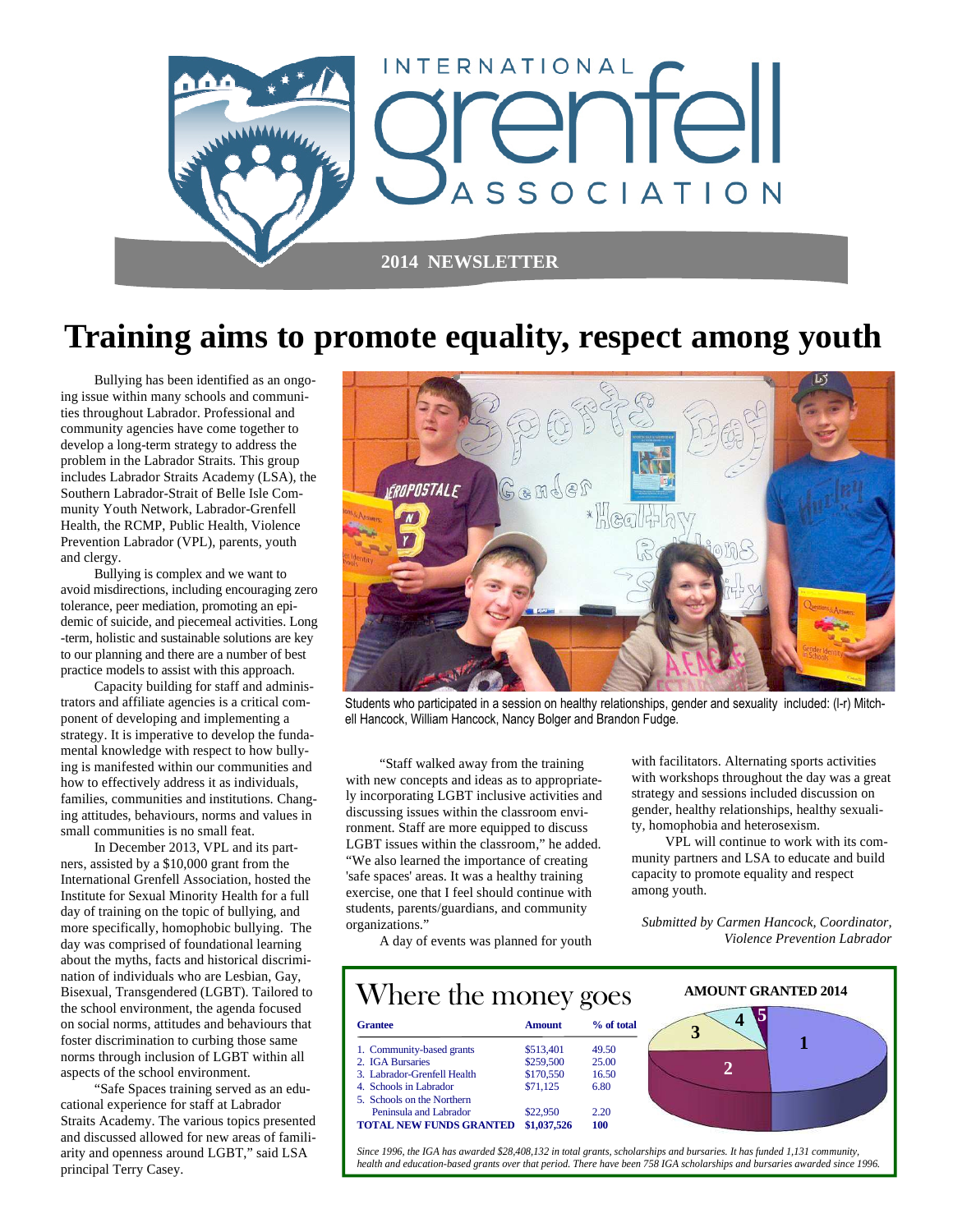## IGA grants \$259,500 for 2014-15 student bursaries

 For the academic year 2014-15, the International Grenfell Association (IGA) has committed a total of \$259,500 from its Bursary Program to help students from the IGA service area that are entering or continuing with post-secondary studies.

 IGA will continue to support four scholarship students from around the region who will continue with their education, sponsored by IGA at \$6,000 per year for a maximum of four years. Going forward, the IGA will focus on the provision of bursaries only in an effort to match student financial need, while supporting the maximum number of students possible.

 For the academic year 2014-15, the IGA awarded three \$6,000 bursaries and one \$4,500 bursary, while 71 IGA bursaries of \$3,000 were awarded to a variety of high school and post-secondary students.

 IGA is extremely proud of its affiliation with the following students from around the Northern Peninsula and coastal Labrador:

 **IGA bursaries in the amount of \$6,000:** Kayla Beals of Pinware, Tori Hillyard-Macey of Red Bay and Courtney McLean of Green Island Cove.

 **IGA bursary in the amount of \$4,500:**  Toni Kearney of Conche.

#### **IGA bursaries in the amount of \$3,000 for the 2014-15 academic year were awarded to:**

**Secondary -** Willie Allingham of Brig Bay, Chanelle Applin of Pigeon Cove, Nathan Alyward of Croque, Jordan Bartlett of St. Lunaire-Griquet, Devon Bulger of Happy Valley-Goose Bay, Brandon Burden of St. Lunaire-Griquet, Vicki Burden of St. Lunaire -Griquet, Neko Butt of Pinware, Steven Caines of Bird Cove, Sara Canning of Roddickton, Jesse Clarke of Main Brook, Chad Colbourne of St. Anthony, Keisha





Cullihall of Green Island Cove, Clarissa Curtis of St. Lunaire-Griquet, Jaycee Dredge of Cook's Harbour, Lonnie Dredge of Black Duck Cove, David Elgar of St. Anthony, Adam Flynn of Forteau, April Gibbons-McLean of Forrester's Point, Chanelle Hancock of Roddickton, Scott Hancock of Forteau, Trevor Hancock of Forteau, Hillary Jones of L'Anse au Loup, Katelin King of St. Lewis, Hayley Letto of L'Anse au Clair, Bradley Mahar of Bird Cove, Ryan Marshall of L'Anse au Loup, Samantha Mesher of Happy Valley-Goose Bay, Shannon Moores of Flower's Cove, Alexandra Morrison of Happy Valley-Goose Bay, Rebecca Morrissey of Happy Valley-Goose Bay, Tara-Lee Newman-Ropson of Roddickton, Jordan O'Brien of L'Anse au Loup, Samantha Ollerhead of Main Brook, Jeffrey Poole of Flower's Cove, Courtney Randell of Roddickton, Kendell Randell of Roddickton, Victoria Reid of Roddickton, Ashlee Richards of St. Anthony, Mark Roberts of Forteau, Nathan Roberts of Forteau, Philip Roberts of Ship Cove, James Rumbolt of St. Anthony, Ashley Saulter of Forteau, Dana Saunders of Cook's Harbour, Makayla Simms of Mary's Harbour, Terri Simms of Roddickton, Trisha White of Sandy Cove, and Brandon Wilcox of Main Brook. **Post-secondary** - Gabrielle Allingham of Brig Bay, Billie Brown of Englee, Hannah Buckle



MACEY



TONI KEARNEY

of Forteau, Hilary Buckle of Forteau, Alexander Campbell of St. Anthony, Nicholas Cassell of Roddickton, Kelly Ann Clark of Cartwright, Martina Fequet of L'Anse au Loup, Nathan Fequet of L'Anse au Loup, Alexander Flynn of Forteau, Alex Gibbons of Plum Point, Elizabeth Hillier of St. Lunaire-Griquet, Elizabeth Hodge of Happy Valley-Goose Bay, Scott Linstead of L'Anse au Loup, Hayley Macey of Green Island Brook, Krista McGonigle of St. Anthony, Natalia Randell of Bide Arm, Owen Randell of Mary's Harbour, Jenna Rumbolt of Mary's Harbour and Jamiee Thomas of L'Anse au Clair.

 Students in high school interested in being considered for an IGA bursary must submit their applications to their respective high school principals, who will forward applications on to their respective board offices by February 15 (for submission to the IGA). For students already enrolled in a postsecondary program, the firm deadline is April 1, with applications being sent directly to IGA.

 IGA considers all applications forwarded to it prior to or on the deadline. Students must recognize that IGA bursaries are not given based on academics. Financial need is the major consideration.

 The next meeting of the IGA Bursary Committee will be held in conjunction with an IGA Board of Directors' meeting in May, 2015.

### Funding helps restore legacy of Grenfell House Museum

 The mandate of the Grenfell Historical Society is to protect, preserve and promote the legacy of Sir Wilfred Thomason Grenfell (1865-1940).

 Grenfell House Museum, the home of Dr. Grenfell, his wife Lady Anne and their three children, is part of the legacy and that legacy has to be preserved. The house, built in 1909, was passed over to the Grenfell Historical Society by the International Grenfell Association (IGA) in 1978 and since then has undergone considerable preservation and restoration. In order to preserve the structure of the building and its surroundings the house and grounds were in need of some exterior repairs. None of this would be possible without support from the IGA.

 The Grenfell Historical Society received a \$51,000 grant from the IGA to carry out the much-needed repairs, which included the removal of deteriorated steps, walkways, and the patio surrounding the home and leading up to the entrance of the Tea House Hill Trail. The completion of this work has resulted in a safer and more enjoyable place for both local residents and tourists visiting the properties.

 The Grenfell Historical Society would like to thank the IGA for its assistance in helping preserve the legacy of a great man who once walked the shores of Northern Newfoundland and Labrador.

> *Submitted by Cynthia Randell, Manager, Grenfell Historical Society*



Grenfell House Museum was restored to preserve the legacy of Sir Wilfred Grenfell and his missionary work in Northern Newfoundland and Labrador.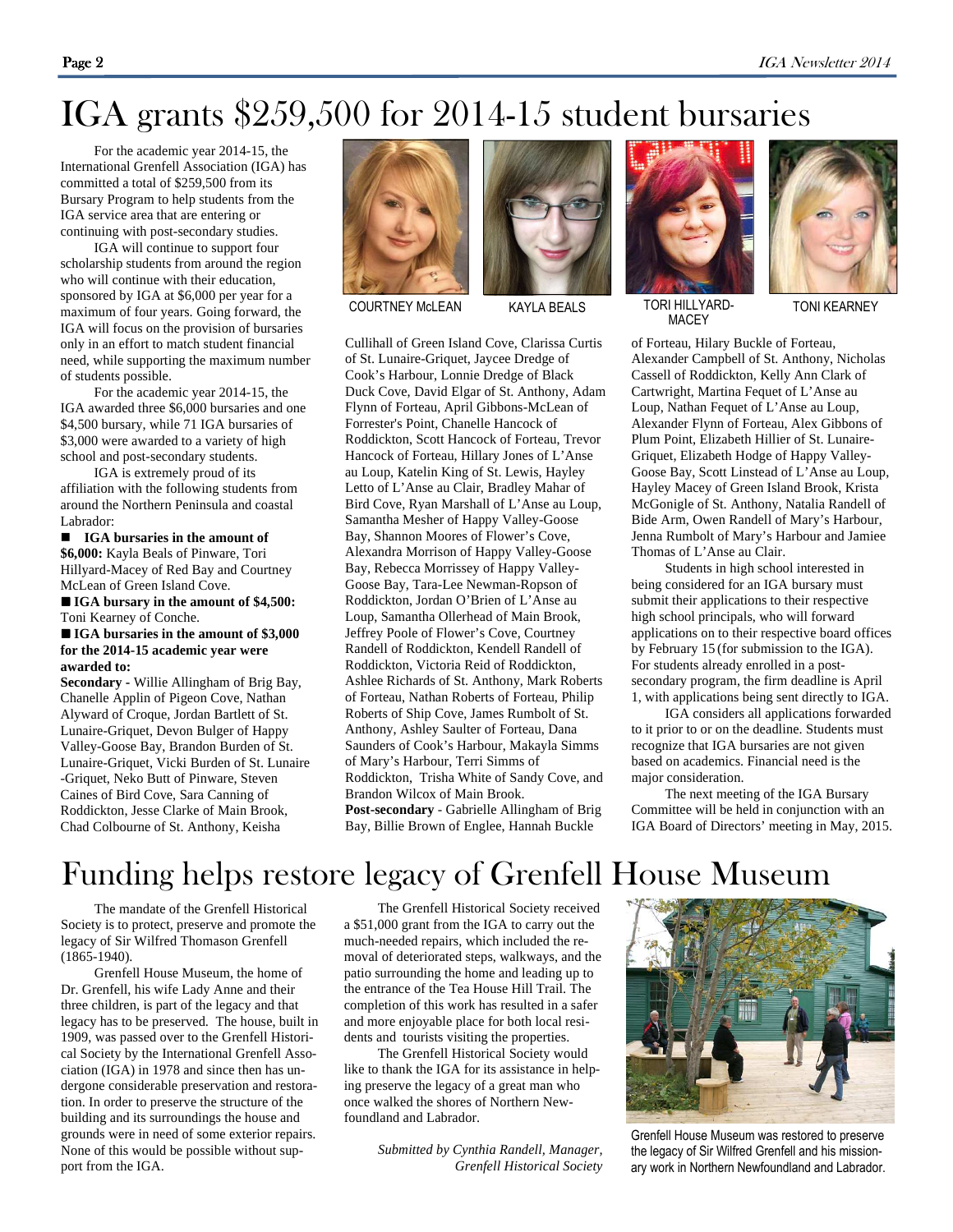# Sound the trumpets

For more than 150 years the lonely fjords of Northern Labrador resonated with the sound of trumpets harmonizing the chorales of J.S. Bach. As unlikely as that combination of European music and sub-arctic wilderness may seem, the brass bands of the Labrador Inuit were the sound of community celebration in the isolated settlements on Labrador's distant north coast. Since the middle of the 19th century, the arrival of the first boat of the season, a citizen's 50th birthday, the call to worship before sunrise on Easter Sunday, the departure of a beloved friend: all were marked by the ringing tones of a brass band. Originally an importation introduced by Moravian missionaries, the bands rapidly became the domain of Inuit musicians. Well before the end of the 19th century, no community event was complete without the sound of trumpets from Makkovik in the south to Hebron far north along the coast.

 By the dawn of the 21st century, however, those bands had fallen silent. Their brittle call across the freezing cold of an early Easter morning sounded no more – except perhaps in the mind's ear of elders. The community's soundscapes now resonated with Inuktitut country music, a revival of drumming and throat-singing, and a lot of fine music by Inuit musicians in popular southern styles infused with Inuk ideas. Although the brass bands were gone, they were far from forgotten. Over the last couple of years, with a great deal of support from the International Grenfell Association and other partners, there has been a significant revival of the ancient tradition.

The comeback got its start in February 2013 when Dr. Norman Pinder, chair of the



Members of the Nunatsiavut Brass Band.

IGA board of directors, brought together a group of musicians from several Nunatsiavut communities for a two-day think tank in Happy Valley-Goose Bay. The group included youth, music teachers, community musicians and leaders, as well as Dr. Pinder, Jim Igloliorte and Paul Canning from the IGA, and myself, representing Memorial University. Every one of us shared the belief that music is a powerful way of building community and nurturing leaders. Our conversations were wide-ranging, but zeroed in on the common desire to revive brass bands in the Nunatsiavut communities. Out of this meeting 'Tittulautet Nunatsiavuttini / Nunatsiavut Brass Bands' (TN/NBB) was born.

With a generous grant from the IGA, TN/NBB held its first workshop in August 2013 in Hopedale. More than two dozen aspiring brass band members from five Nunatsiavut communities worked with three facilitators provided by Memorial University. It was an inspiring experience for all involved. The closing night's concert in Hopedale's historic church became for the entire community a glimpse back into a deeply emotional part of their culture that was coming back to life. The

CHAIRMAN'S MESSAGE



#### 'A year of celebration'

 2014 has been a year of celebration for the International Grenfell Association (IGA). One hundred years ago, our organization was set up in order to give the much-needed business and financial support for the work of Sir Wilfred Grenfell. He is remembered as a man of great vision and energy who brought huge improvement to the lives of many on the coast, but he had little taste for the detail of business management. The IGA filled that role until 1980 when all Grenfell healthcare operations were transferred to the provincial government. IGA then became a charitable foundation.

 On June 14, 2014, the Lieutenant Governor opened an important IGA exhibition at The Rooms in St John's and was guest of honour at a Centennial Dinner that followed. It was our opportunity to celebrate not only

IGA achievements up to 1980, but also the continuing successes since then. This year IGA donations since 1980 passed the \$40 million mark – another milestone in our history.

 The IGA began life as support to Sir Wilfred Grenfell and his many endeavours. Today the IGA is still giving support, but this time by giving life to projects that strive just as energetically to improve education, community development, health and well-being. That work will continue. Through the wonderful experiences that are featured in this newsletter we again celebrate the many grantees who, without possibly being aware of it, are carrying forward the Grenfell legacy and enriching so many lives.

Dr. Norman Pinder

Chairman, International Grenfell Association

momentum sailed forward and last Christmas brass bands sounded again in Hopedale, Makkovik and Nain for the first time in two decades. An online community and a Facebook page kept band members in touch and provided video-conferenced 'tune-ups' for band members as the musically important season of Easter approached.

 Building further on that momentum, Tittulautet Nunatsiavuttini returned to IGA with a funding request for a second annual workshop, which was held in July this year at Nain. It was another huge success with both returning musicians and new ones joining the workshop. A particularly touching part of this year's workshop were the home visits that the band undertook. Over a period of two days, the band visited 27 elders in Nain, serenading them with the rich four-part harmonies of *Jesus Tessiunga* (*Now Thank We All Our God*) and other beloved hymns. As with the first workshop, the Nain-based OkâlaKatiget Society recorded many of the activities and has been broadcasting the sounds of the new brass bands across Nunatsiavut. The society also produced a two-part documentary video on the brass band revival which will be airing nationally on the Aboriginal Peoples Television Network (APTN).

It looks like the fjords will be ringing for some time to come with the sound of trumpets. A third annual workshop is already being planned for next summer and Tittulautet Nunatsiavuttini's online community is a happening place (https://www.facebook.com/ TNNBB). The brass bands are gaining a wider audience, as the Nain brass band was invited to Torngat Mountains National Park in July to sound the welcome for the visit of the Students -on-Ice cruise ship. Just recently, the band received an invitation to participate in next spring's Bläserstreffen (Moravian Brass Festival) in Herrnhut, Germany. The opportunity to bring the Labrador Inuit version of this tradition back to its place of origin is an exciting opportunity for all.

 None of this would have been possible without both the encouragement and the tremendous financial support of the IGA. Dr. Pinder's vision of the community-building capacity of music, and the generous grants which have funded the workshops and purchased new instruments for each community are the engines of this revival. There have been many partners in that effort, notably the Nunatsiavut Government's Department of Culture, Recreation and Tourism and MUN. But the greatest credit goes to the 'trumpetblowers' themselves – the women and men from across Nunatsiavut who are bringing back to their communities a tradition that can resonate across their landscape for years to come.

> *Submitted by Tom Gordon, Professor emeritus, School of Music, Memorial University of Newfoundland*